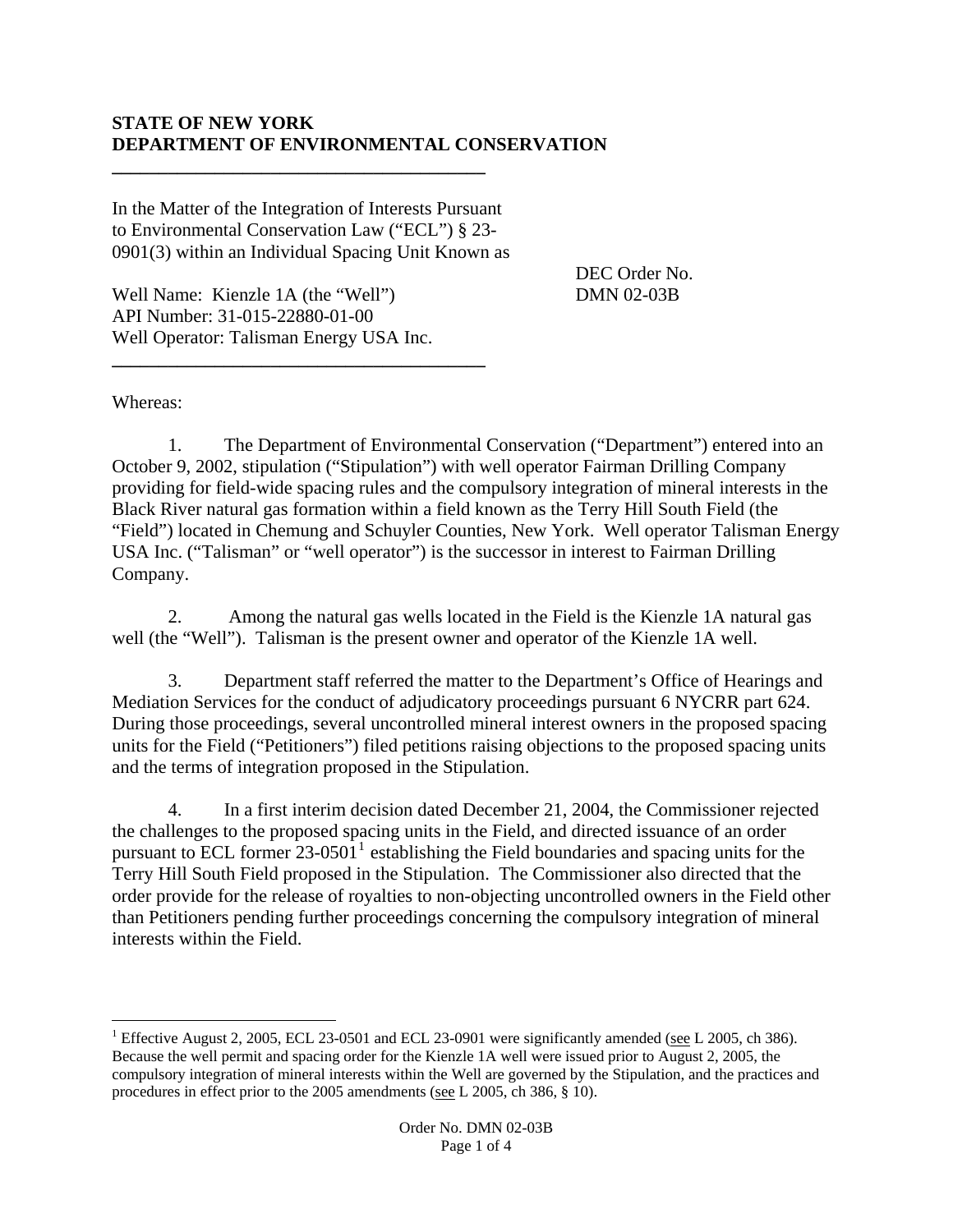5. The Commissioner subsequently issued an interim order dated January 13, 2005, establishing spacing units in the Field, including the Kienzle 1A spacing unit, and directing the release of royalties for uncontrolled owners other than Petitioners. Attached to this Order as Exhibit A is a map of the spacing unit for the Well, and a tabulation of tracts therein is attached as Exhibit B.

 6. In a second interim decision dated June 7, 2007, among other things, the Assistant Commissioner joined for adjudication issues concerning the terms of integration within the Kienzle 1A unit, and remanded the matter to Administrative Law Judge ("ALJ") Maria E. Villa for further proceedings consistent with the second interim decision.

 7. Upon remand, Petitioners within the Kienzle 1A unit reached a negotiated settlement, and now appear as controlled owners in the ownership tabulation for the unit (see Exhibit B). Pursuant to Stipulation ¶ VII, because no factual issues remain in dispute, this integration Order may be issued without any further adjudication.

 8. In Matter of Western Land Services, Inc. v Department of Environmental Conservation, the Appellate Division, Third Department, held in part that the Department may, as a part of a compulsory integration order, use its discretion under ECL former 23-0901 to integrate unleased interest owners in a spacing unit as one-eighth royalty owners (see 26 AD3d 15 [2005], lv denied 6 NY3d 713 [2006]). Accordingly, in the exercise of discretion, the remaining uncontrolled owners are integrated as one-eighth royalty owners pursuant to Stipulation ¶ VII.F.

## FINAL ORDER OF INTEGRATION:

 NOW, THEREFORE, having found that all substantive and significant issues have been resolved; and that the compulsory integration of interests in the spacing unit is necessary to satisfy the policy provisions of ECL 23-0301, it is hereby ORDERED that:

 I. Only those separately owned tracts or parts thereof listed on the attached Exhibit B tabulation are integrated by this Order.

 II. Production from the Kienzle 1A well shall be allocated to each parcel within the Kienzle 1A spacing unit based on the acreage of the parcel within the unit as a percentage of the total acreage in the spacing unit.

 III. Talisman Energy USA Inc. is the operator of the Kienzle 1A unit and is entitled to the working interest share of the production from the Kienzle 1A well.

 IV. As the only operator of record within the Kienzle 1A unit, Talisman is responsible for costs and expenses of drilling, producing, and plugging the Kienzle 1A well.

 V. Parcels not under lease within the Kienzle 1A unit are compulsorily integrated into the Kienzle 1A unit on a non-surface entry basis, and owners of such parcels shall receive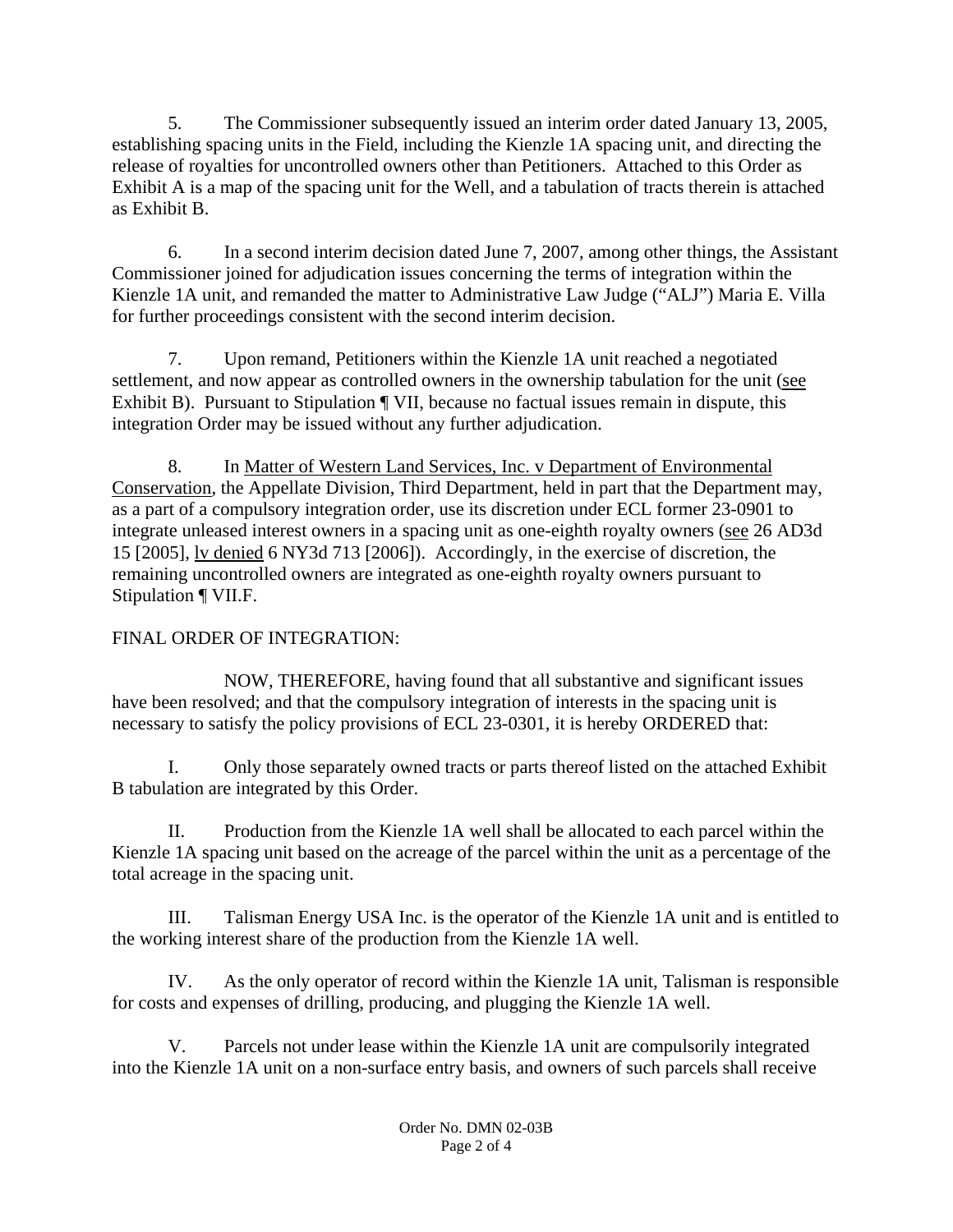royalty payments equal to the lowest royalty fraction, but no less than one-eighth, contained in any oil and gas lease within the Kienzle 1A unit.

 VI. Effective as of the date of this Order, all operations including, but not limited to, the commencement, drilling, or operation of the Kienzle 1A well upon any portion of the Kienzle 1A unit so integrated shall be deemed for all purposes to be the conduct of such operations upon each separately owned tract in the Kienzle 1A unit by the owner or several owners thereof.

 VII. That portion of the production allocated to each tract included in the integrated Kienzle 1A unit shall, when produced, be deemed for all purposes to have been produced from such tract by a well drilled thereon.

 VIII. Talisman, as the unit operator, shall file a copy of this Order with the Chemung County Clerk against all parcels in the Kienzle 1A unit, and shall submit proof of such filing to the Director, Bureau of Oil and Gas Permitting and Management, in the Department's Division of Mineral Resources, within 90 days after the date of this order. The unit operator shall also file, in the same manner, any updates to Exhibit C which result after the date of this Order from ownership changes, tax map revisions or corrections, resolution of title disputes and/or other revisions to property and ownership descriptions, provided that the unit boundary as shown on Exhibit A has not changed. The unit operator must provide a copy of any such update to the Department, by certified mail, post-marked on the same date that such is filed in the office of the County Clerk. The updated Exhibit C shall be accepted and deemed incorporated into this Order; no further order of the Department shall be required.

 IX. Within 30 days of the date of this Order, Talisman is directed to release any escrowed royalty payments for the Kienzle 1A unit.

X. Written communications required by this Order shall be transmitted by United States Postal Service, private courier service or hand-delivered as follows.

A. Communication from integrated owners, the well operator and other interested persons to the Department shall be made to:

> Director, Bureau of Oil and Gas Permitting and Management New York State Department of Environmental Conservation Division of Mineral Resources 625 Broadway, 3rd Floor Albany, NY 12233-6500 Phone: (518) 402-8056

B. Communication from integrated owners and the Department to the well operator shall be made as stated below, unless the well operator has informed the integrated owners and the Department of a change in writing in accordance with this Section.

> Delena McConville Talisman Energy USA, Inc.

> > Order No. DMN 02-03B Page 3 of 4